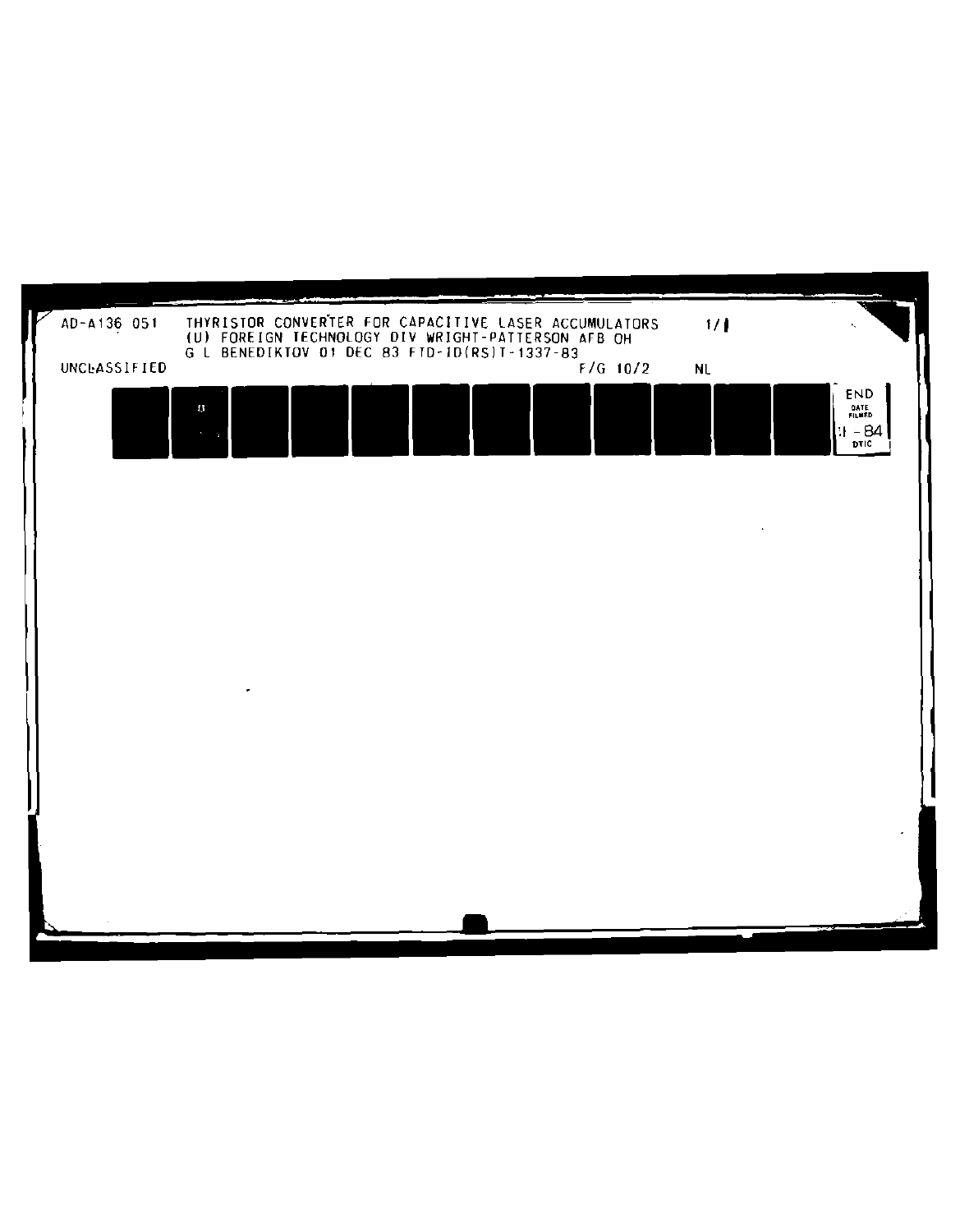

MICROCOPY RESOLUTION TEST CHART NATIONAL BUREAU OF STANDARDS J96-FA

 $\ddot{\phantom{0}}$ 

 $\ddot{\phantom{1}}$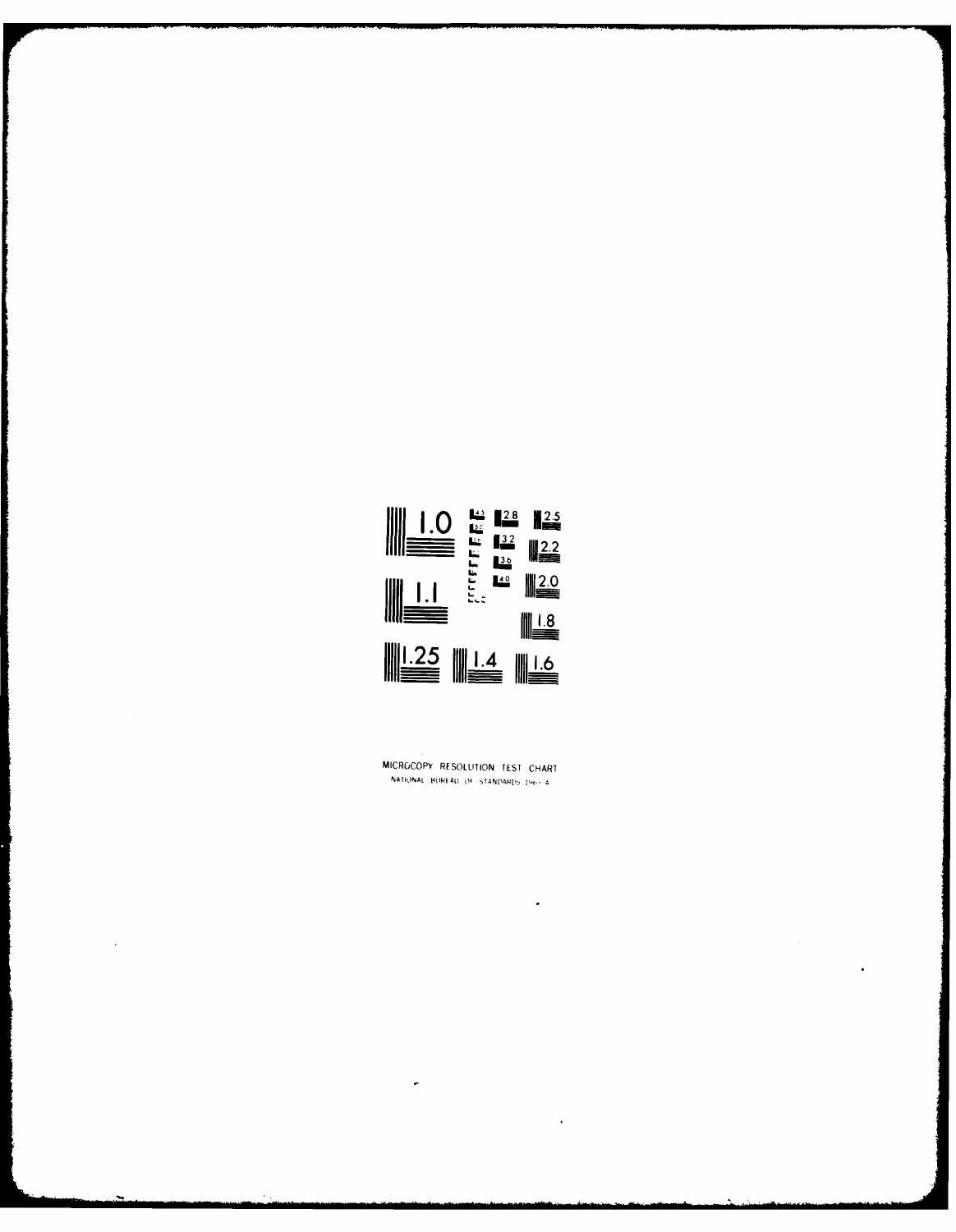# FTD-ID(RS)T-1337-83 **2FOREIGN TECHNOLOGY DIVISION**



### THYRISTOR CONVERTER FOR CAPACITIVE LASER **ACCUMULATORS**

by

**G.L.** Benediktov

**-.. 83 i? .K 143**

**MARIO STEAM AND AND ARRAIGNMENT** 

FILE COPY

**SIx**



**~Approved for public release;** distribution u

 $\sim$  4%  $\sigma$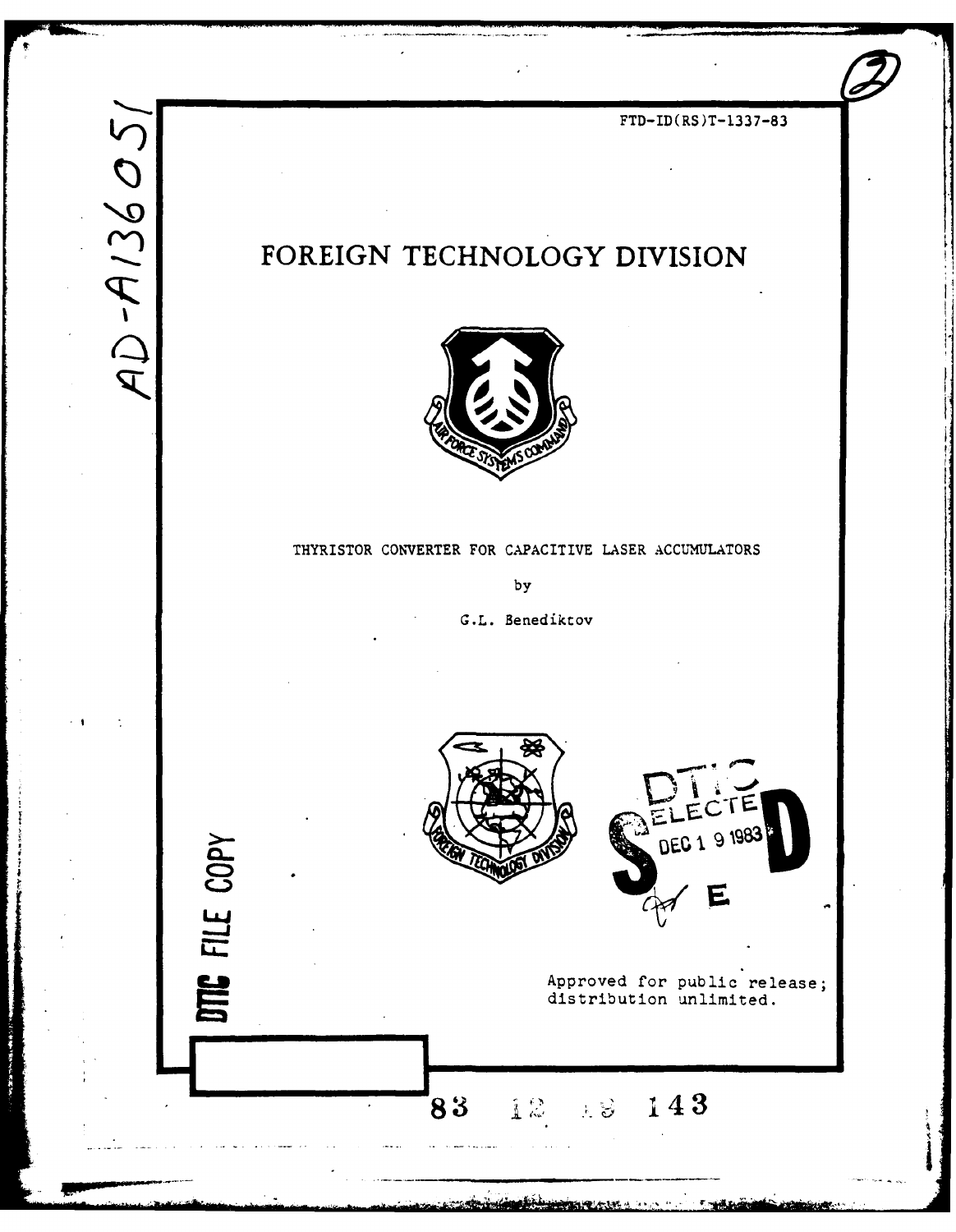FTD -ID(RS)T-1337-83

# **EDITED TRANSLATION**

FTD-ID(RS)T-1337-83 **I** December **1983**

**MICROFICHE NR: FTD-83-C-001459** 

THYRISTOR CONVERTER FOR CAPACITIVE LASER **ACCUMULATORS**

By: G.L. Benediktov .

English pages: 8

 $\cdot$ 

Source: Poluprovodnikovyye Pribory v Tekhnike **"** Elektrosvyazi. Sbornik Statey, **Nr. 5, - 1970, pp.** 177-182 **Zi:** - *,c'IJ.*

Country of origin: USSR Translated **by:** Charles T. Ostertag, Jr. Requester: FTD/TQTD Approved for public release; distribution unlimited.

|                | Acception For |              |
|----------------|---------------|--------------|
| MTIS STARI     |               |              |
| DTIC TIL       |               |              |
| Unanno 1996    |               |              |
|                | Justifie time |              |
|                |               |              |
| $B_{\text{M}}$ |               |              |
|                |               |              |
| $L^2$          |               | - 3          |
|                |               | . <b>. 7</b> |
| Dist           | pposal        |              |
|                |               |              |
|                |               |              |
|                |               |              |



**THIS TRANSLATION IA A RENDITION OF THE ORIGI. HAL FOREIGN TEXT WITHOUT ANY ANALYTICAL OR EDITORIAL COMMENT. STATEMENTS OR THEORIES PREPARED BY: ADVOCATED OR IMPLIED ARE THOSE OF THE SOURCE ANDOO NOT NECESSARILY REFLECT THE POSITION TRANSLATION DIVISION OR OPINION OF THE FOREIGN TECHNOLOGY DI. FOREIGN TECHNOLOGY DIVISION VISION. WP.AFG, OHIO.**

**CONSTRUCTION OF A PROPERTY OF A PARTICULAR CONSTRUCTION** 

FTD -ID(RS)T-1337-83 Date **I** Dec 19 83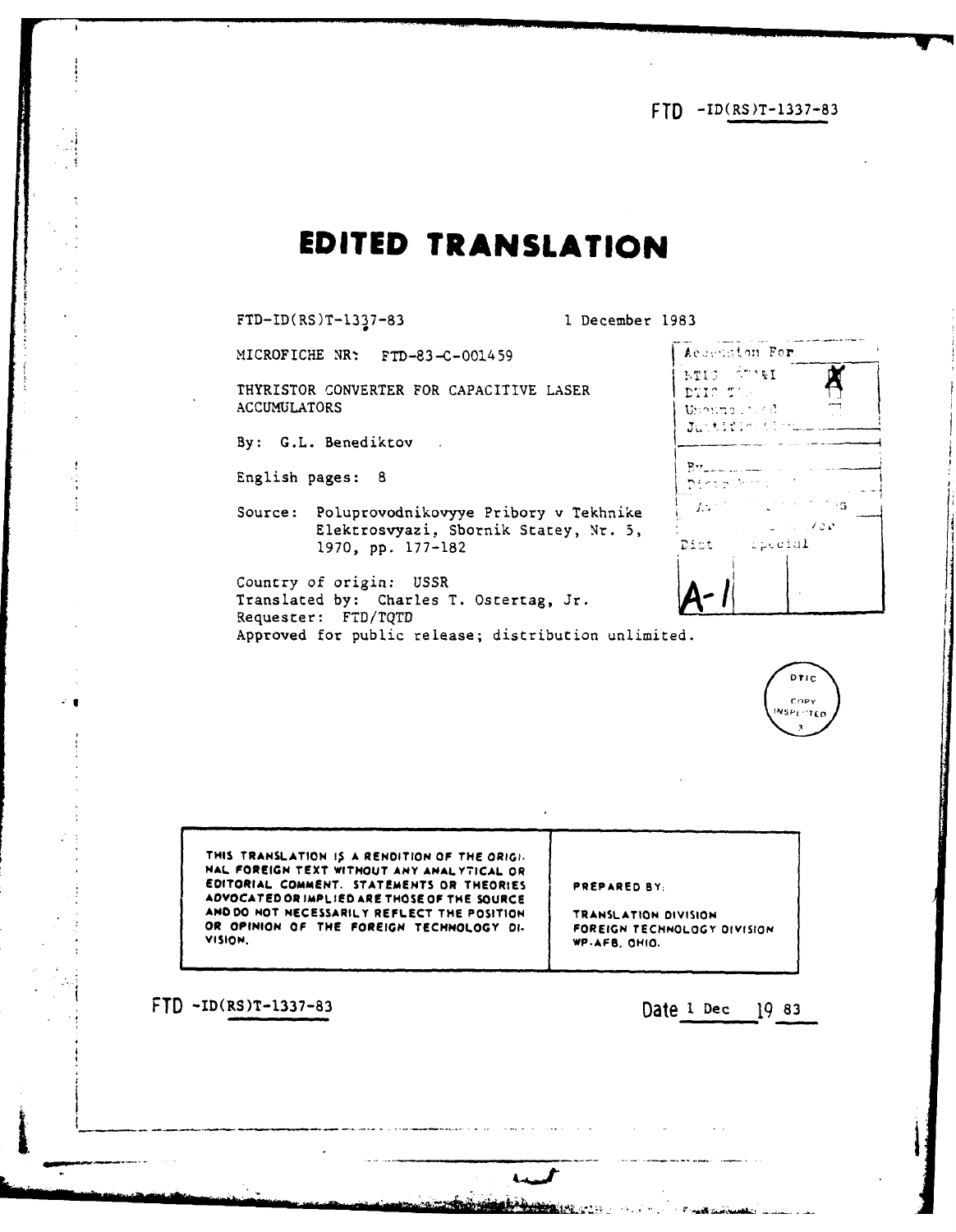| Block           | Italic                           | Transliteration                   | <b>Block</b>   | Italic                                              | Transliteratic:    |
|-----------------|----------------------------------|-----------------------------------|----------------|-----------------------------------------------------|--------------------|
| $A$ a           | $\overline{A}$<br>a              | A, a                              | $P \rho$       | P<br>P                                              | R, r               |
| 55              | Б<br>$\delta$ ,                  | B, b                              | C c            | $\mathcal{C}$<br>$\epsilon$                         | S, s               |
| Э а             | $\boldsymbol{B}$<br>$\bullet$    | v, v                              | $T$ $T$        | T<br>$\overline{m}$                                 | <b>Τ, τ</b>        |
| ೯ ಕ             | $\mathcal{L}$<br>$\bullet$       | $G$ , $g$                         | y y            | У<br>$\mathbf{y}$                                   | ೮, ಇ               |
| ユュ              | $\overline{a}$<br>ð              | D, d                              | Ф Ф            | Φ<br>φ                                              | F, f               |
| E e             | E<br>$\bullet$                   | Ye, ye; E, $e^*$                  | $X \times$     | $\boldsymbol{x}$<br>$\boldsymbol{x}$                | Kh, kh             |
| $M$ $M$         | Ж<br>200                         | Zh, zh                            | Цц             | $\boldsymbol{\mu}$<br>$\frac{1}{2}$                 | Ts, ts             |
| 3 <sub>3</sub>  | 3<br>$\cdot$                     | $z$ , $z$<br>$\sim$ 10 $^{\circ}$ | $4 - 4$        | Ч<br>$\blacktriangledown$                           | Ch, ch             |
| Ии              | $\boldsymbol{H}$<br>u            | I, 1                              | Шш             | Ш<br>ш                                              | Sh, sh             |
| йй              | R<br>ū                           | $Y$ , $Y$                         | Щщ             | Щ<br>W                                              | Shch, shch         |
| $H - H$         | $\boldsymbol{K}$<br>$\mathbf{x}$ | K, k                              | ь ь            | Ъ<br>$\bullet$                                      | $\pmb{\mathsf{H}}$ |
| $-1$ $-1$       | Л<br>$\overline{\mathbf{A}}$     | L, 1                              | $H^-$          | Ы<br>$\overline{\mathbf{M}}$                        | У, у               |
| The con-        | M<br>M                           | M, m                              | D <sub>b</sub> | Ь<br>$\blacktriangleright$                          | т.                 |
| $H \rightarrow$ | H<br>N                           | N, n                              | Ээ             | Э<br>$\bullet$                                      | E, e               |
| J a             | 0<br>$\pmb{\sigma}$              | o, o                              | hJ ю           | $\boldsymbol{\mathcal{D}}$<br>$\boldsymbol{\kappa}$ | Yu, yu             |
| $n_{\rm n}$     | $\boldsymbol{\pi}$<br>n          | P. p                              | $H$ $A$        | Я<br>$\pmb{\pi}$                                    | Ya, ya             |

U. S. BOARD ON GEOGRAPHIC NAMES TRANSLITERATION SYSTEM

 $\mathbf{A}$  and  $\mathbf{A}$ 

\*ye initially, after vowels, and after b, b; e elsewhere.<br>When written as ë in Russian, transliterate as yë or ë.

 $\mathcal{L}(\mathcal{L}(\mathcal{L}(\mathcal{L}(\mathcal{L}(\mathcal{L}(\mathcal{L}(\mathcal{L}(\mathcal{L}(\mathcal{L}(\mathcal{L}(\mathcal{L}(\mathcal{L}(\mathcal{L}(\mathcal{L}(\mathcal{L}(\mathcal{L}(\mathcal{L}(\mathcal{L}(\mathcal{L}(\mathcal{L}(\mathcal{L}(\mathcal{L}(\mathcal{L}(\mathcal{L}(\mathcal{L}(\mathcal{L}(\mathcal{L}(\mathcal{L}(\mathcal{L}(\mathcal{L}(\mathcal{L}(\mathcal{L}(\mathcal{L}(\mathcal{L}(\mathcal{L}(\mathcal{$ 

## RUSSIAN AND ENGLISH TRIGONOMETRIC FUNCTIONS

| Russian | English | Russian | English | Russian  | English     |
|---------|---------|---------|---------|----------|-------------|
| sin     | sin     | sh      | sinh    | arc sh   | $sinh^{-1}$ |
| cos     | cos     | ch      | cosh    | arc ch   | $\cosh^{-}$ |
| でる      | tan     | th      | tanh    | arc th   | tann;       |
| ctg     | cot     | cth     | coth    | arc cth  | $\coth$ ;   |
| sec     | sec     | sch     | sech    | arc sch  | sech        |
| cosec   | csc     | csch    | csch    | arc csch | esch        |

### English Russian

| rot | curl |  |
|-----|------|--|
| 1g  | log  |  |

### GRAPHICS DISCLAIMER

All figures, graphics, tables, equations, etc. merged into this translation were extracted from the best quality copy available.

a i maria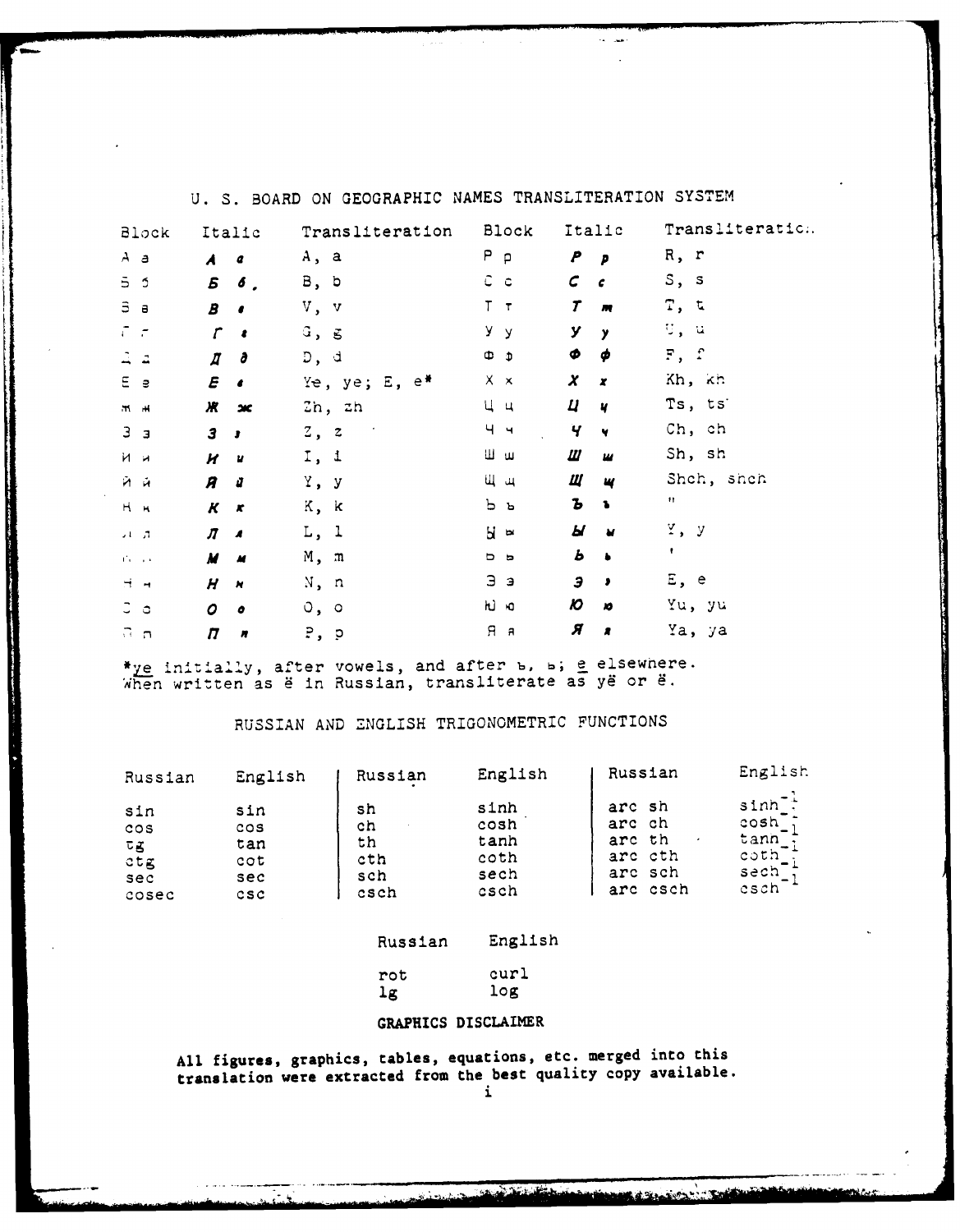### THYRISTOR CONVERTER FOR CAPACITIVE LASER ACCUMULATORS

### G. L. Benediktov

Charging of a capacitor bank with a high capacitance, considering economic, weight and size indices, represents a complex problem. Different aspects of this problem have been treated in the literature both for stationary installations and for mobile devices  $\lfloor 1-3 \rfloor$ . The layouts used in the majority of cases, ensuring a constancy of discharge current, possess high efficiencies and have small dimensions. if power supply is realized from an ac power system or from a power- -consuming storage battery. In a whole number of cases the average power consumed by a capacitive accumulator of gas-discharge lamps of optical quantum generators (OKG) LlasersJ is comparable with the power of the primary source of energy. With a constancy of charging current the fluctuations of power consumed from the source will be considerable - from zero to a twofold value of the magnitude of average power. In this case it is necessary to take special measures for increasing the flywheel moments of the electric generators for reducing the dynamic shocks on the shaft of the primary motor.

In the case of a low frequency of discharges of the pulse accumulator the curve of active power consumed from the generator will have a considerable low-frequency component. For reducing it in the curve of the moment acting on the primary motor it is necessary to increase to a considerable degree the moments of inertia and the weight of the rotating parts of the electric generator, which increases the weight and the dimensions of the entire system. If the active power is maintained on a constant level in the process of charging,

1.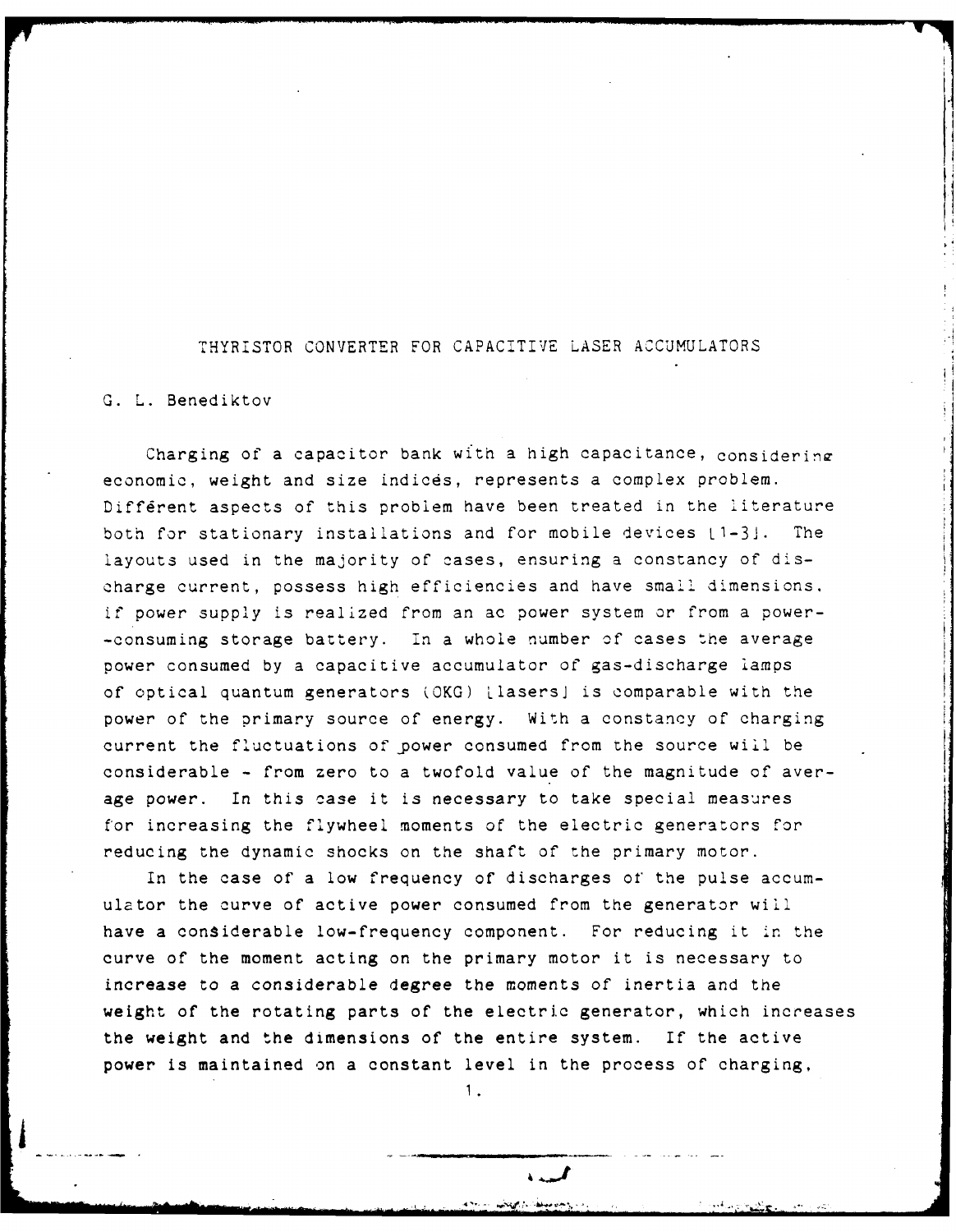the requirements for the source of power are lowered considerably and on the whole the system will have lesser weights and dimensions.

In this work it is proposed to soive this problem with the help of thyristors. The preliminary selection of the layout can be realized from the following considerations:

- the layout should obtain power from a three-phase source, ensuring the continuous supply of energy to it;

- it is expedient to carry out the transformation of voltage on a higher frequency;

- a single-phase layout of transformation and rectification is preferable, since it has a lesser number of elements.

Thus with a calculation of these requirements the layout should consist of a converter of three-phase voltage into one-phase voltage of increased frequency, a single-phase transformer, a single-phase bridge rectifier, and a current-limiting reactor. A layout answering these requirements is shown in Figure **1.** The main element of the layout is the converter of three-phase voltage into a sequence of sign-variable pulses. The pulses of charging current are formed due to the capacitance of accumulator  $C$ , inductance of transformer  $L_T$ and inductance L of the charging reactor Dr<sub>1</sub> on the side of direct current with the inclusion **.of** each of the six thyristors. The pulse of charging current, without taking into account the lcsses in the fans and in the charging circuit, is determined by the operator expression

$$
i^{'}(\rho) = \frac{\gamma \bar{2}al}{(L_{\tau} + L)} \frac{\rho^2 \sin \beta + \rho \omega \cos \beta}{(\rho^2 + \omega^2)(\rho^2 + \omega_0^2)} - \frac{U_0}{(L_{\tau} + L)(\rho^2 - \omega_0^2)},
$$
\n(1)

where U - linear voltage of the three-phase network of alternating current; n - coefficient of transformation of the transformer;  $\omega$  - frequency of the power-supply network;  $\omega_0 = 1/V (L_1+L)C$ frequency of natural fluctuations of the charging circuit;  $U_0 - \nu o l$ tage on the accumulator at the moment of turning on the thyristor;  $\boldsymbol{\beta}$  - angle, determining the phase of the power-supply voltage at the moment of turning on of the thyristor, it is calculated from the moment of turning on of the thyristor to the specific moment of change of sign of the.linear voltage.

2.

<u>erste meinstalt einem minde</u>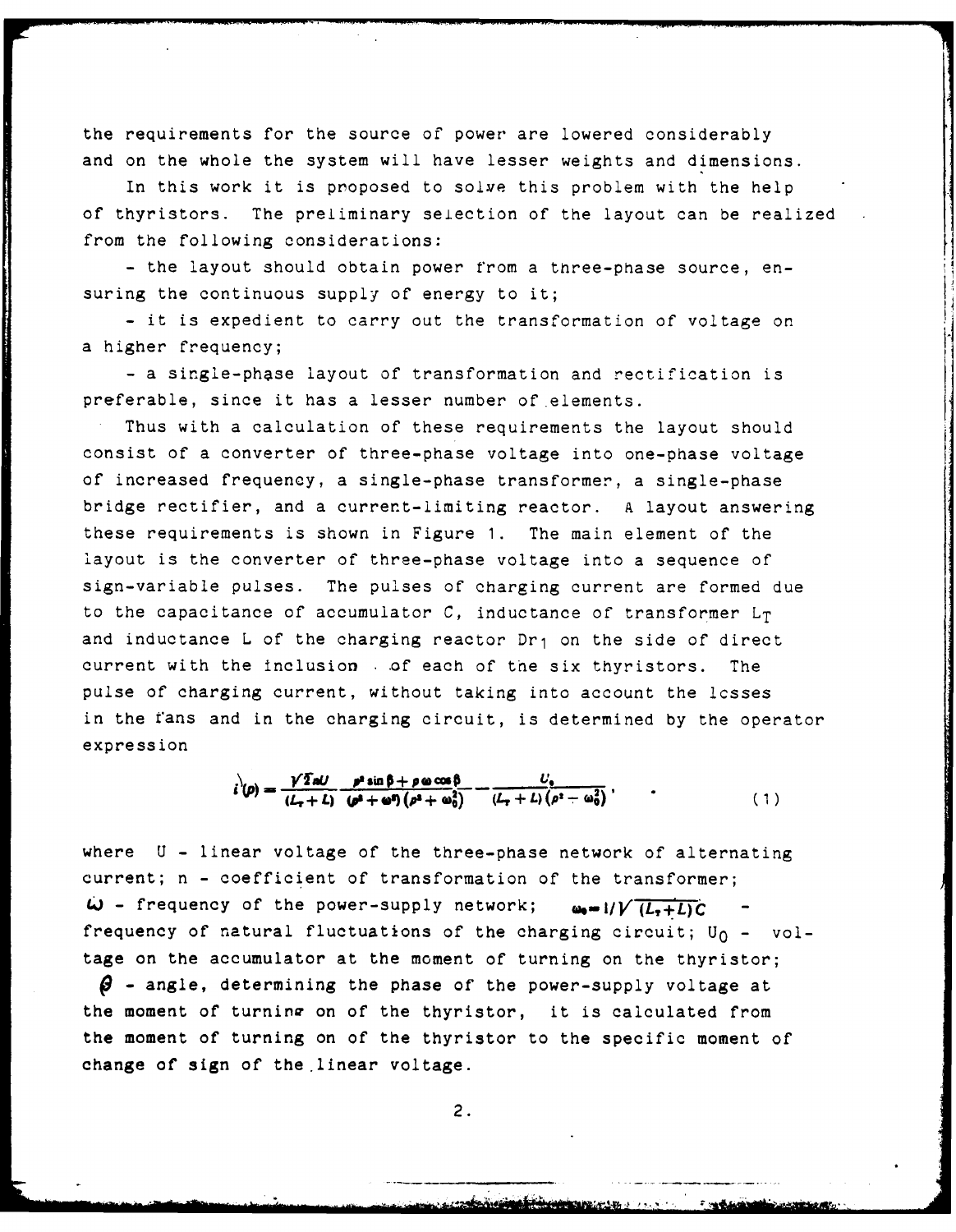

Figure **1.** Schematic of a thyristor converter for capacitive accumulators.

It can be shown that for  $\omega_{\rho} \leq \omega$  the duration of pulses of current in the case of a change of voltage on the accumulator from zero to the amplitude of the power-supply voltage will be less than one-sixth of the period of power-supply voltage. This ensures the independent operation of the thyristors and makes it possible to use a single-phase transformer. A constancy of the gain of energy during the time of each pulse in the process of charging the capac'tor can be ensured by changing the angle  $\beta$ . The magnitude of the increase of energy of the accumulator is connected with the magnitude of the increase of voltage during the time of each pulse by the correlation

$$
\Delta \mathbf{W} = CU_{\bullet} \Delta U + 0.5C (\Delta U)^{2}, \qquad (2)
$$

where  $C$  - capacitance of the accumulator;  $\Delta U$  - increase of voltage on the capacitor during the time of the pulse.

The magnitude of increase of voltage on the capacitor during the time of each pulse can be determined from (1):

$$
\Delta U\left(p\right) = \frac{i\left(p\right)}{\rho C} = \sqrt{2} n U \omega_0^2 \frac{\rho \sin \beta + \omega \cos \beta}{\left(p^2 + \omega^2\right) \left(\rho^2 + \omega_0^2\right)} - \frac{\omega_0^2 U_0}{\rho \left(p^2 + \omega_0^2\right)}\,. \tag{3}
$$

Figure 2 shows the curves, constructed in accordance with formulas (2) and **(3),** of change of increase of energy on a capacitor for a single charging pulse depending on the initial conditions. The base value of energy is the energy of the capacitor, charged up to the amplitude of linear voltage, reduced to the side of the accumulator.

**3.**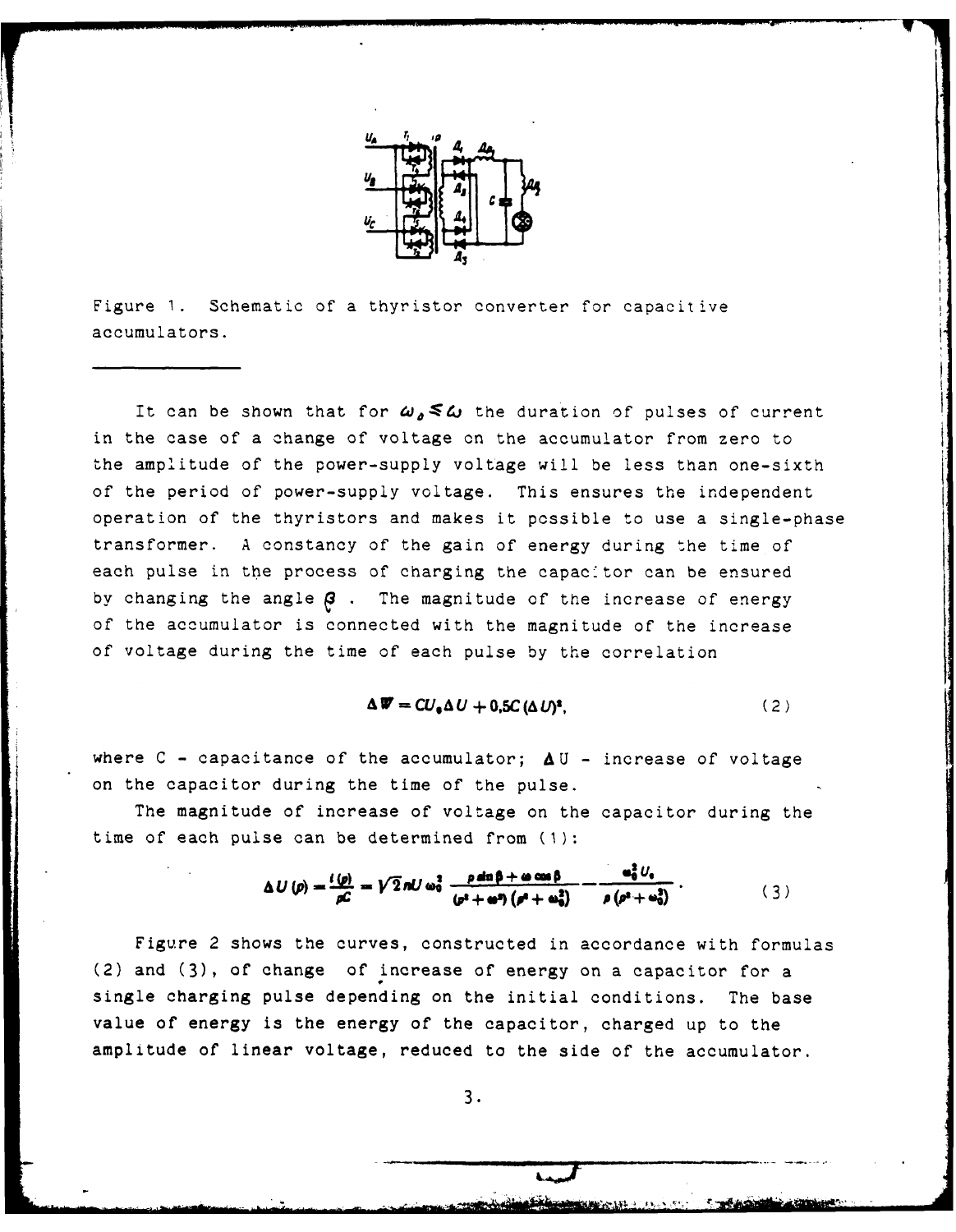

Figure 2. Dependence of the increase of energy on the accumulator on the initial voltage on the capacitor with different initial phases of power voltage:

 $-\omega = \omega_o$ ; -----  $-\omega = 2\omega_o$ .

The initial voltage on the capacitor refers to the amplitude of linear voltage, reduced to the side of the accumulator. The curves are constructed with constant values of the angle  $\beta$ =20<sup>o</sup>, 30<sup>o</sup>, 45<sup>o</sup>, 60<sup>o</sup>, **700, 800 .** For each angle of inclusion the magnitude of increase of energy is determined with  $\omega_0 = \omega$  and  $\omega_0 = 0.5 \omega$ . On the graph the curves of pulses of current of equal duration are noted. These curves in the case of  $\omega_0 = \omega$  and  $\omega_a = 0.5\omega$  have approximately the same form, determined by the coincidence of the forms of the pulses of current of charging with iniform increases of energy and equal initial voltages on the capacitor. The curves in Figure 2 make it possible to determine the necessary angles of control of  $\beta$  depending on the voltage on the capacitor at the assigned values of increase of energy in the capacitor for each pulse of charging current, i.e., with a constant value of active power. The graphic dependence of angle -8 on voltage

4.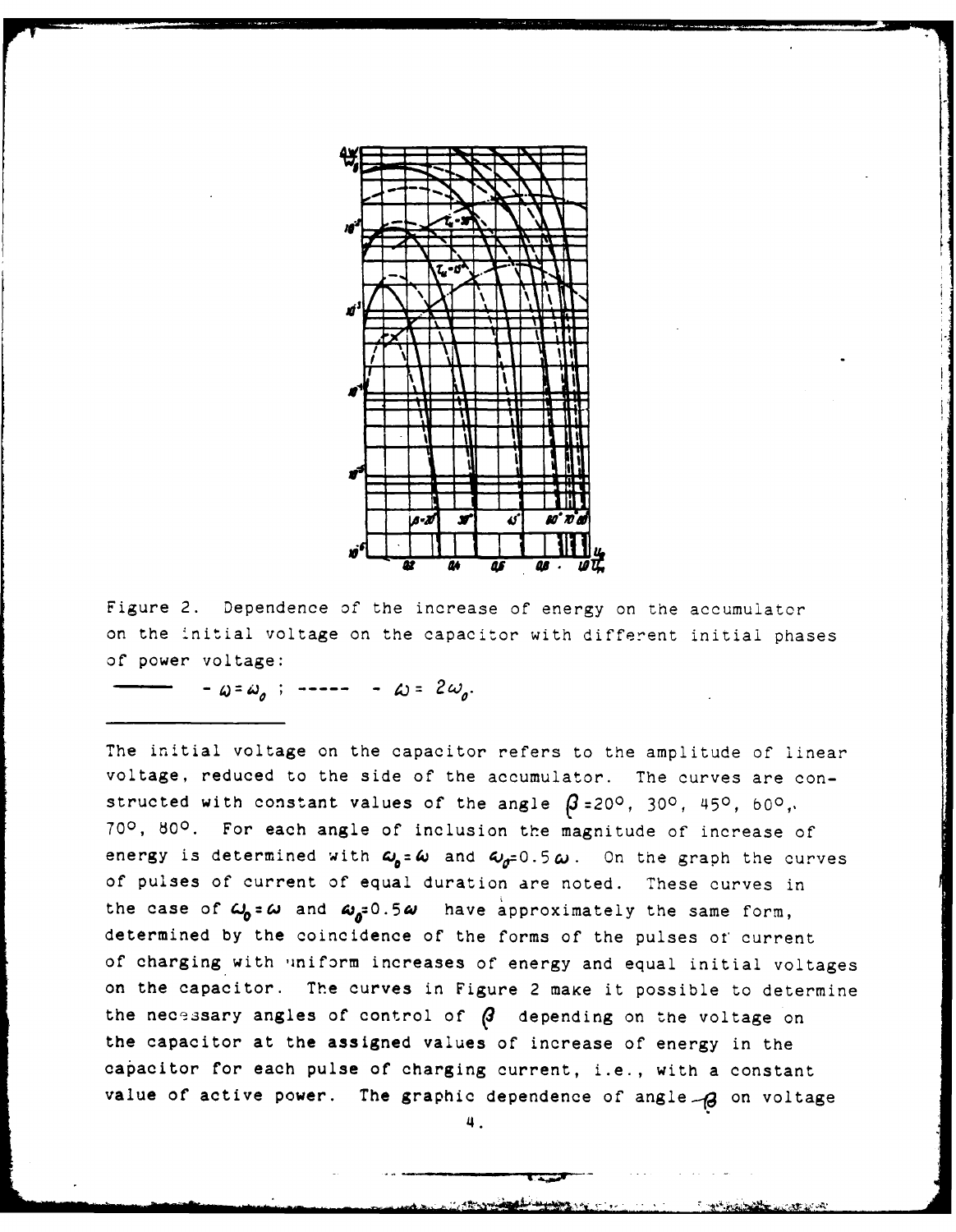on the accumulator makes it possible to construct a system of control of the thyristors, ensuring a constancy of consumed power.

In the case of high voltages on the accumulator a galvanic connection between the accumulator and the system of control is not desirable. In this case it is possible to use a current measuring element. The functional dependence of the angle **3** on the charging current can be obtained from the dependence of angle **(3** on voltage on the accumulator and the dependence, connecting the current and voltage on the accumulator. The latter can be determined by using difference equations. In the case of a constancy of energy supplied to the capacitive accumulator for each pulse of charging current, the law **6f** change of voltage on the capacitor in the beginning of each charging pulse is written

$$
U_{\rm on} = \sqrt{\frac{2\overline{v}_h}{CN}}\,,\tag{4}
$$

where  $w$  - energy in the accumulator at the end of the process of charging; h - number of pulse of charging current; N - total number of pulses of current. Then the increase of the charge on the accumulator will be

$$
\Delta Q_{\mathbf{a}} = C \left( U_{\mathbf{a}(\mathbf{a}+1)} - U_{\mathbf{a}\mathbf{a}} \right) = \sqrt{\frac{2 \pi C}{N}} \frac{1}{\gamma \overline{\mathbf{a}+1} + \gamma \overline{\mathbf{a}}} \,. \tag{5}
$$

Taking (4) and (b) into account, we determine the magnitude of average current for an interval, related to the magnitude of average current for the entire cycle of the charging:

$$
\frac{l_{\text{cpa}}}{l_{\text{cp}}} = \frac{\gamma \overline{N}}{\sqrt{\overline{A} + 1} + \gamma \overline{K}} \,. \tag{6}
$$

 $\mathbf{r}$ 

**In the control of the control of the control** 

Expressions (4) and (6) make it possible, to determine the dependence of the angle of control  $\beta$  for discrete points of the charging process.

Calculation of the modes of charging of the accumulator in the case of assigned values of voltage U<sub>N</sub> on the accumulator at the end **of** charging, energy of **the** charge **g/** and **the** duration of the charging **process** T can **be** made, having assigned the magnitude **of** amplitude **of ac voltage U<sub>M</sub>. The total number of cycles N is determined by the <b>5**.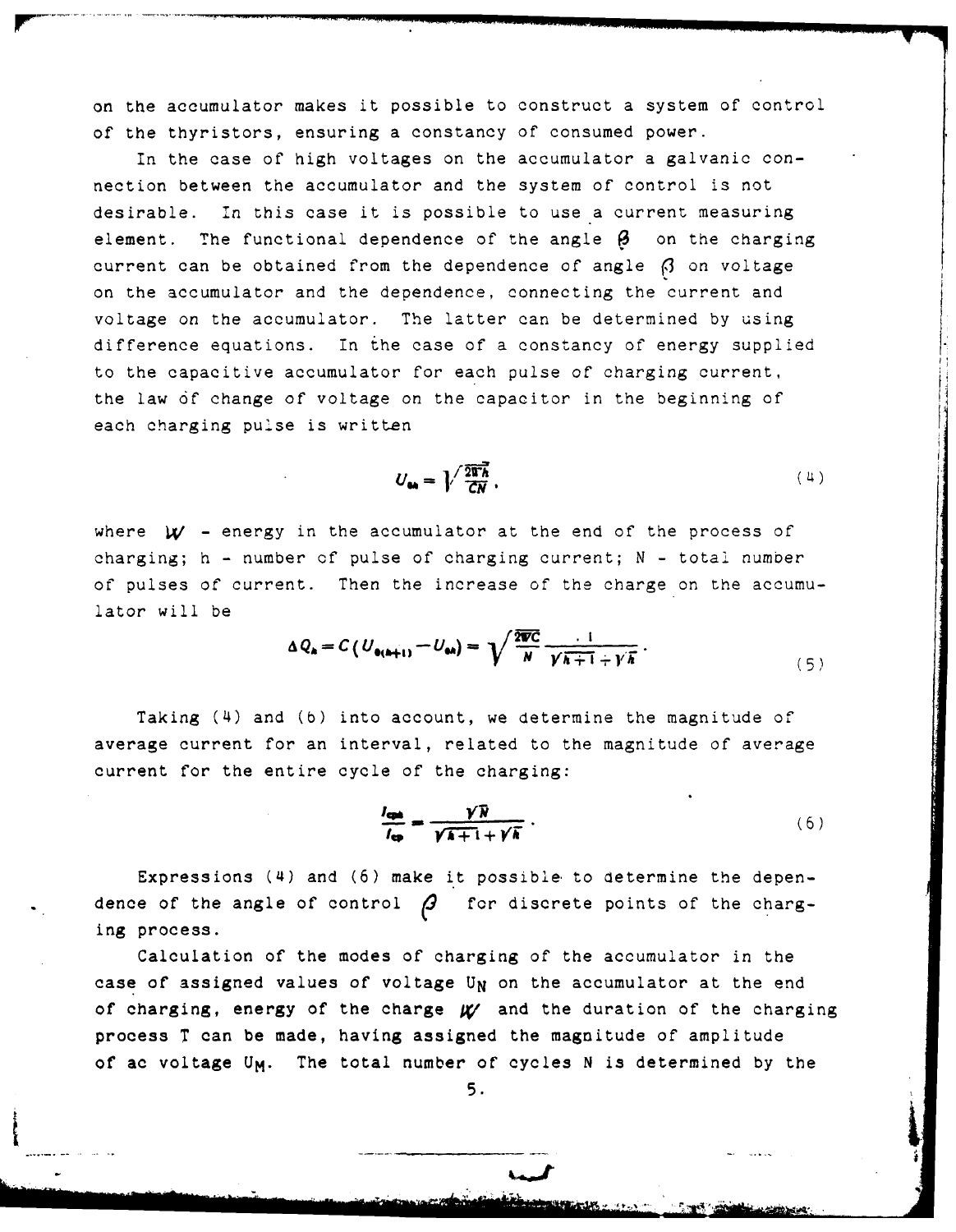duration T of the charging process and the frequency of the network  $f: N=6fT+1.5$ . The necessary magnitude of increase of energy will be

$$
\frac{\Delta \mathbf{w}}{\mathbf{w}_6} = \frac{U_K^2}{\mathcal{W} \mathcal{L}_M^2}.
$$

From the graph in Figure 2 for the given value  $\frac{\Delta V}{V}$  the possible value of  $\frac{•}{•}$  and the dependence of angle  $\beta$  on voltage on the capacitor are found. Using expressions (4) and (6), it is possible to determine the dependence of angle  $\beta$  on the magnitude of average current for a pulse. As an example of the determination of the dependence of angle  $\beta$  on the relative current  $\frac{1-\beta}{2}$  Figure 3 shows the dependence when

> **UM** <del>**u 111 A** *n* **10**<sup>-→</sup>**1**</del> **N W a-%.** *N-8MO.*

Figure **3** also gives the dependence of the increase of control voltage on the average current (in standardized units), determined from the expression

$$
\frac{\Delta U_{\gamma}}{\Delta U_{\gamma M}} = \frac{90^{\circ} - \beta}{90^{\circ}}.
$$

where  $\Delta U_y$  - increase of control voltage, necessary for changing the phase of the control pulse by the angle 90<sup>o</sup>-  $\beta$  ;  $\Delta U_{YM}$  - maximum change of control vdltage, ensuring a change of phase of the control pulse by **900.**

A similar dependence can be obtained easily, using a saturating current transformer, a rectifier with filter and a voltage divider with a variable coefficient of division. By comparing this dependence with the saw-tooth voltage, synchronous with the network voltage, it is possible to obtain the necessary law of change of angle  $\beta$  in time depending on the magnitude of average current (time of averaging - **1/6** a period of power-supply voltage). The thyristor control system should consist of a **six-phase generator** of saw-tooth voltage, six comparison circuits, and **six pulse amplifiers.**

*b.*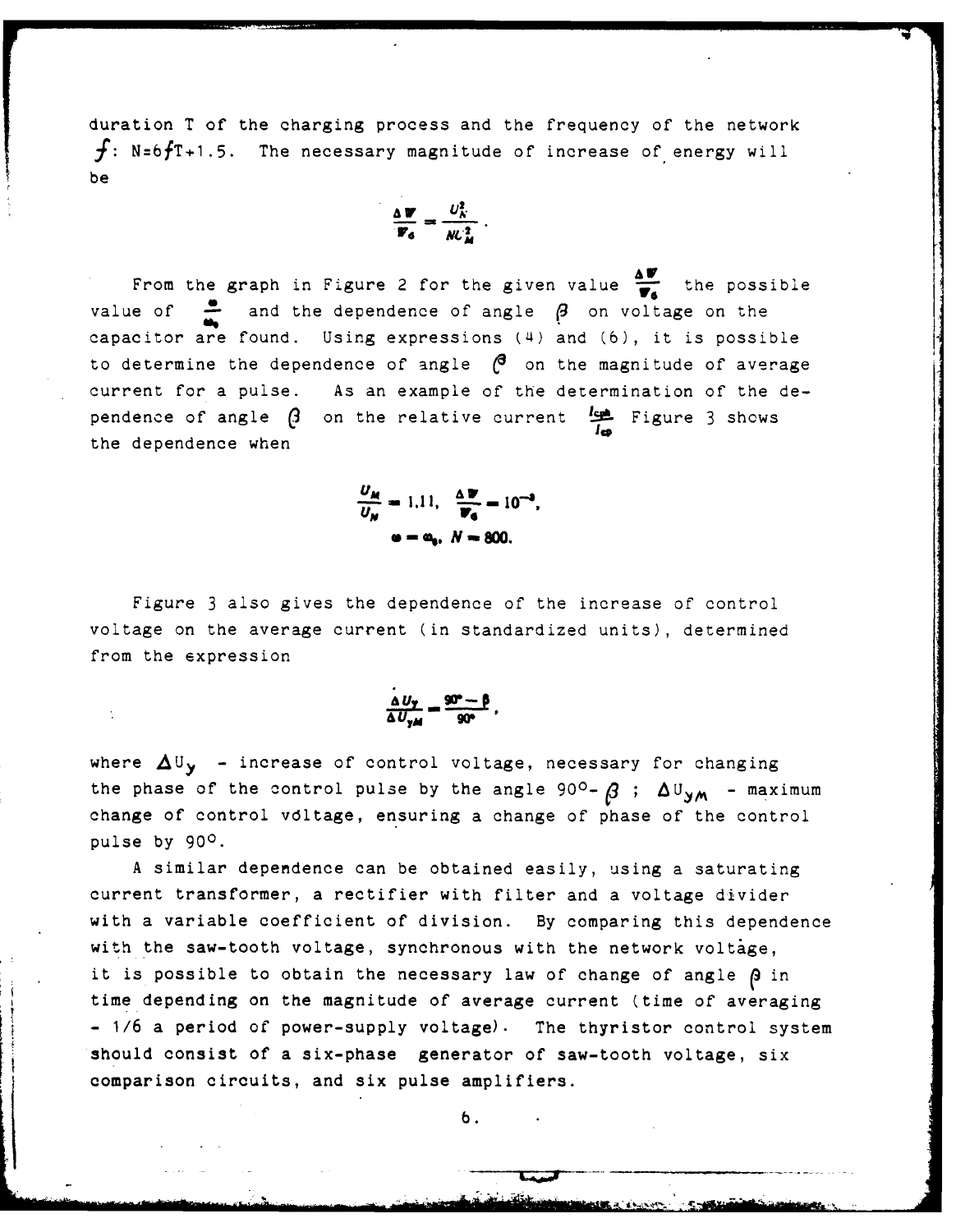

Figure 3. Dependence of the angle of inclusion of thyristors  $\beta$  and control voltage  $\frac{\Delta U_T}{\Delta U_{\rm max}}$ on the magnitude of the average current for a pulse.

The thyristor converter, made in this arrangement, was investigated in modes with a frequency from fractions of a Hertz to two Hertz with power supply from a three-phase 50 Hz network. The law of a change of voltage in the case of capacitance charging was controlled with the help of an I-5M electronic indicator. As is evident from the table, the actual law of change of voltage for capacitance differed from the law, determined by expression (4), by a magnitude less than the calculated error of the system of measurement  $(5\frac{g}{2})$ .

Table

| Опытние данные ( |                             | Расчетные данные<br>∽             |     |
|------------------|-----------------------------|-----------------------------------|-----|
| $U, \bullet$     | $\overline{G}$<br>$l$ , can | $U_{\mathbf{0}\mathbf{h}}$ .<br>V | ۸   |
| 240              | 0.267                       | 246                               | 80  |
| 350              | 0.532                       | 350                               | 160 |
| 500              | 1,60                        | 493                               | 320 |
| 610              | 1,60                        | 605                               | 480 |
| 700              | 2.15                        | 696                               | 640 |
| 780              | 2,67                        | 780                               | 800 |
|                  |                             |                                   |     |

Key: (1) Test data; (2) Calculated data.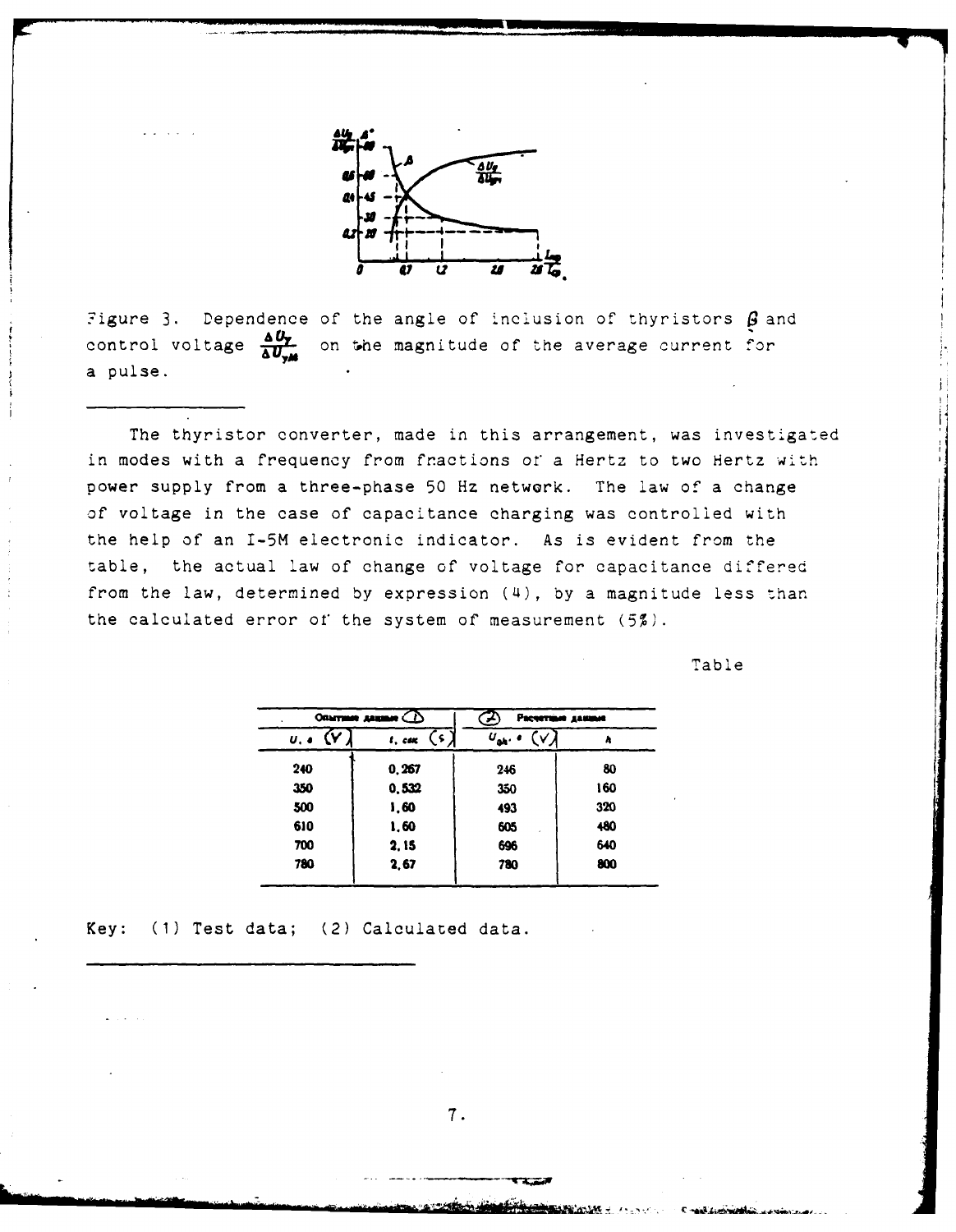### CONCLUSIONS

 $1.$ Theoretical and experimental investigations showed the possibility of construction of a thyristor converter for power supply of capacitive accumulators of gas-discharge lamps for a laser with provision for constancy of power consumed from the power source.

2. The curves given for the law of change of energy depending on voltage on the accumulator capacitance and the expressions for current and voltage in the charging circuit make it possible to make an engineer calculation of the circuit of the thyristor converter.

The proposed method of calculating the process of charging  $3.$ of a capacitive accumulator can be used for the calculation of a circuit, providing other laws of change of power in time which differ from the law P=const.

### **REFERENCES**

- 1. И. С. Гарбер. Магнитные импульсные модуляторы. Изд-во «Советское раднов, 1964.
- 2. А. Н. Милях, Б. Е. Кубышин, И. В. Волков. Индуктивно-емкост-<br>име преобразователи. Изд-во «Наукова думка», 1964.
- 3. Н. Н. Богданов и др. Регулируемый преобразователь постоянного наии по с по да по по присторах для зарядки конденсаторных батарей. Доклады<br>изучно-технической конференции МЭИ, 1967.

8.

**Alternation**